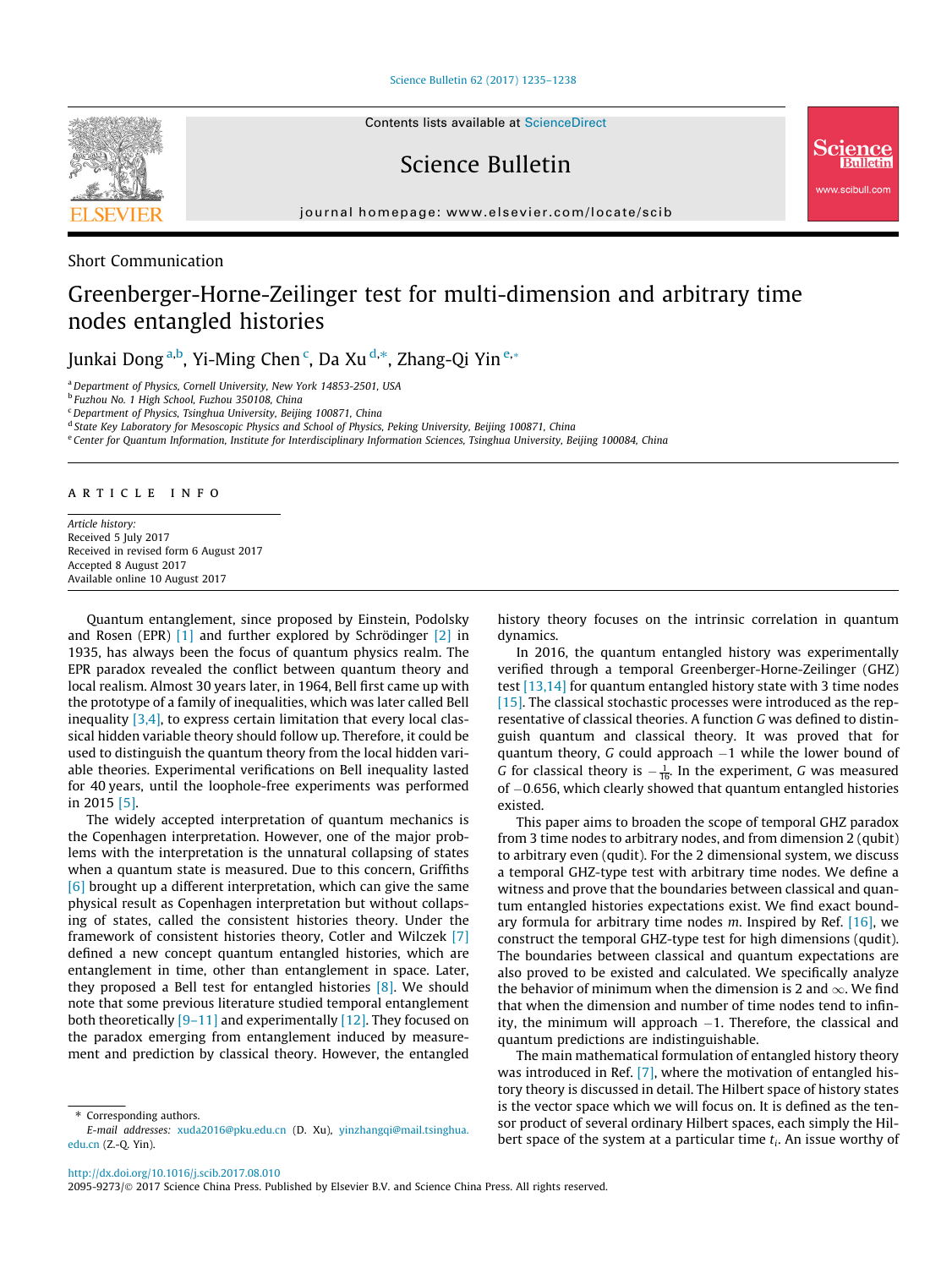attention is that the time sequence is from later to former, i.e., the history Hilbert space should be written as follows [\[6,7\]](#page-3-0)

$$
\check{\mathcal{H}} := \mathcal{H}_{t_n} \odot \mathcal{H}_{t_{n-1}} \odot \cdots \odot \mathcal{H}_{t_1}, \quad t_n > t_{n-1} > \cdots > t_1,
$$
\n
$$
(1)
$$

in which the special notation  $\odot$  is used to represent tensor product in time domain as in Ref.  $[8]$  and reserve the notation of  $\otimes$  to represent tensor product in space domain.

In this paper, the Hilbert space of the history of a sequence of discrete moments, each connected by a bridging operator, is concerned. The bridging operator is denoted  $T(t_i, t_i)$  for mapping the Hilbert space  $\mathcal{H}_{t_i}$  to  $\mathcal{H}_{t_j}$ , and is determined using the Schrödinger's Equation. The history states are defined as

$$
|\Psi\rangle = P_{t_n}^{i_n} \odot \cdots \odot P_{t_1}^{i_1},\tag{2}
$$

in which  $P_{t_k}^{i_k}$  is some projector in  $H_{t_k}$ . Each  $t_k$  is called a time node. Now consider a GHZ history state

$$
|GHZ| = \frac{1}{\sqrt{2}}([0] \odot [0] \odot [0] - [1] \odot [1] \odot [1]), \tag{3}
$$

in which  $|i| = |i\rangle\langle i|$ . An important characteristic of the measurement of history states is that they must be constructed and measured spontaneously. An example may be the measurement of the GHZ history state shown in Ref. [\[17\]](#page-3-0) that includes the protocol for measuring history states. Using the formalism of Ref. [\[17\]](#page-3-0), we can find the expectation of a temporal observable, Q, in the same way we calculate the expectation of a normal observable  $\mathcal{Q}',$ namely  $\langle \psi | {\rm Q}' | \psi \rangle$ . The expectation of the temporal observable is  $\langle i_1 i_2 ... i_n | Q | i_1 i_2 ... i_n \rangle$ , in which  $[i_1 i_2 ... i_n] = P_{t_n}^{i_n} \odot \cdots \odot P_{t_1}^{i_1}$ . If a GHZ state  $|GHZ\rangle = \frac{1}{\sqrt{2}}(|000\rangle - |111\rangle)$  is constructed and measured in the  $|000\rangle, |001\rangle...$  basis, probability amplitudes  $\langle ijk|GHZ\rangle =$  $\frac{1}{\sqrt{2}} (\langle i | 0 \rangle \langle j | 0 \rangle \langle k | 0 \rangle - \langle i | 1 \rangle \langle j | 1 \rangle \langle k | 1 \rangle)$  are obtained. In experiment, the measurement needs auxiliary qubits or qudits to record the information of the system.

The probability of some measurement outcome from a history state is identical to the probability of measuring a normal state and get the same results, namely, the probability of getting outcomes  $(i, j, k)$  is also  $\langle ijk|GHZ\rangle$ . Due to this property, whenever calculation of the expectation for a history state is needed, we use the inner product of bra and ket as usual.

The GHZ-type entanglement is one of the most well-studied type of entanglement since it demonstrates distinctive results predicted by classical local theories and quantum theories [\[13,14\].](#page-3-0) Here, the current results and construction of several others are summarized. These examples in space domain will provide significant support and a general framework to our discussion about the GHZ-type tests in time domain. From now on, we omit any notation of tensor product in time.

The original GHZ state [\[13,14\]](#page-3-0) is a three-partite two-dimensional entangled state:

$$
|GHZ\rangle = \frac{1}{\sqrt{2}}(|000\rangle - |111\rangle). \tag{4}
$$

Witnesses denoted  $Q_1 = X_1X_2X_3$ ,  $Q_2 = X_1Y_2Y_3$ ,  $Q_3 = Y_1X_2Y_3$ ,  $Q_4 = Y_1Y_2X_3$  are used, where  $X_i$  or  $Y_i$  is the pauli matrix X in the ith Hilbert space. We have

$$
\langle X_1 X_2 X_3 \rangle = -1, \quad \langle X_1 Y_2 Y_3 \rangle = 1, \quad \langle Y_1 X_2 Y_3 \rangle = 1, \quad \langle Y_1 Y_2 X_3 \rangle = 1.
$$
\n(5)

 $|GHZ\rangle$  is a common eigenvector of all four operators. An observable  $G = X_1X_2X_3X_1Y_2Y_3Y_1X_2Y_3Y_1Y_2X_3$  is measured. Hence,  $G_{qm} =$  $\langle X_1X_2X_3\rangle \langle X_1Y_2Y_3\rangle \langle Y_1X_2Y_3\rangle \langle Y_1Y_2X_3\rangle = -1$  in quantum theory. As  $|GHZ\rangle$  is a common eigenvector,  $G_{qm} = \langle X_1X_2X_3X_1Y_2Y_3Y_1X_2Y_3$  $Y_1Y_2X_3$ ). If G is considered in classical local theory, the incommutativity of the operators is lost, and thus  $G_c = \langle \prod Q_i \rangle = (X_1X_2X_3Y_1)$  $(Y_2Y_3)^2 = 1$  because each operator is treated like a random variable with value  $\pm 1$ . This is a distinctive difference. An important advantage of GHZ-type entanglement is that the prediction of quantum mechanics and classical stochastic theory is determined and separated. Hence, it is easier for the experiments to detect GHZ-type entanglement.

When the GHZ-type entanglement is extended to higher dimensions, we aim to preserve the advantages of GHZ paradox: the quantum prediction and the classical prediction are significantly separated from each other and the witnesses are all products of X, Y and Z, the generators of the Heisenberg group. The operators X, Y and Z are defined as follows

$$
X = \sum_{k=1}^{d-1} |(k+1) \mod d\rangle\langle k|,
$$
  
\n
$$
Y = \sum_{k=1}^{d-1} e^{2\pi i k/d} |(k-1) \mod d\rangle\langle k|,
$$
  
\n
$$
Z = \sum_{k=1}^{d-1} e^{2\pi i k/d} |k\rangle\langle k|.
$$
 (6)

Previously, the genuine GHZ paradoxes are constructed for even dimensions and arbitrary number of particles [\[16,18,19\].](#page-3-0) They constructed special graphs called GHZ graphs whose adjacency matrix and vertex operators give rise to a GHZ-type paradox. This study provides us with an ideal model of entangled histories.

We found no construction of an odd dimension GHZ paradox has used the same definition as ours in previous literature. In Refs. [\[16,20\]](#page-3-0), the construction is only given for even dimension. A proof that there is no GHZ paradox in the framework of odd dimension is given in [Section A of the Supplementary data](#page-3-0) (online). However, if we use another definition of operators, the GHZ paradoxes in odd dimension can be defined, as shown in Refs. [\[21–23\]](#page-3-0). However, their definition needs special calculation for each pair of particle number and dimension in order to control the phases of eigenvalues to reach a paradox. The construction for the GHZ paradoxes in odd dimensions is state-dependent.

A complete construction of entanglement witnesses for GHZ states in space has been summarized before. Here, we explore GHZ-type entangled histories for arbitrary time nodes and dimensions and construct the GHZ-type tests for entangled history states. Similar to Ref.  $[15]$ , we find that there are boundaries between entangled histories and the classical histories.

Similarly as GHZ test in space, we can define an observable G to distinguish quantum entangled histories and classical states. The quantum prediction of G for entangled GHZ-type history state, e.g. Eq.  $(3)$  is always  $-1$ . In classical theory, each time node in histories is correlated in a non-local way, rather than locally related in GHZ states in space. Hence, instead of taking  $\langle \prod Q_i \rangle$  for classical mechanics, the observable  $\prod \langle Q_i \rangle$  is taken to signify the reduced reliability of  $Q_i$  on each other. Note that  $\prod Q_i$  is still 1.

Hence, each possible combination of values of  $Q_i$  – a timeline – is taken to be  $a_j = (Q_{ij})$ , in which  $Q_{ij}$  is the *i*th outcome of the combination  $a_i$ . Suppose the probability for  $a_i$  is  $p_i$ . Then the quantity  $\prod \langle Q_i \rangle$  can be expressed as

$$
E_t(n,d) = \prod_i \left( \sum_j Q_{ij} p_j \right),\tag{7}
$$

in which  $n$  is the number of witnesses and  $d$  is the dimension of the Hilbert space. Now, the problem left is to find the boundary for  $E_t(n, d)$ . Also, we denote the number of time nodes m. In general,  $n = m + 1$ . Hence, *n* grows when *m* increases.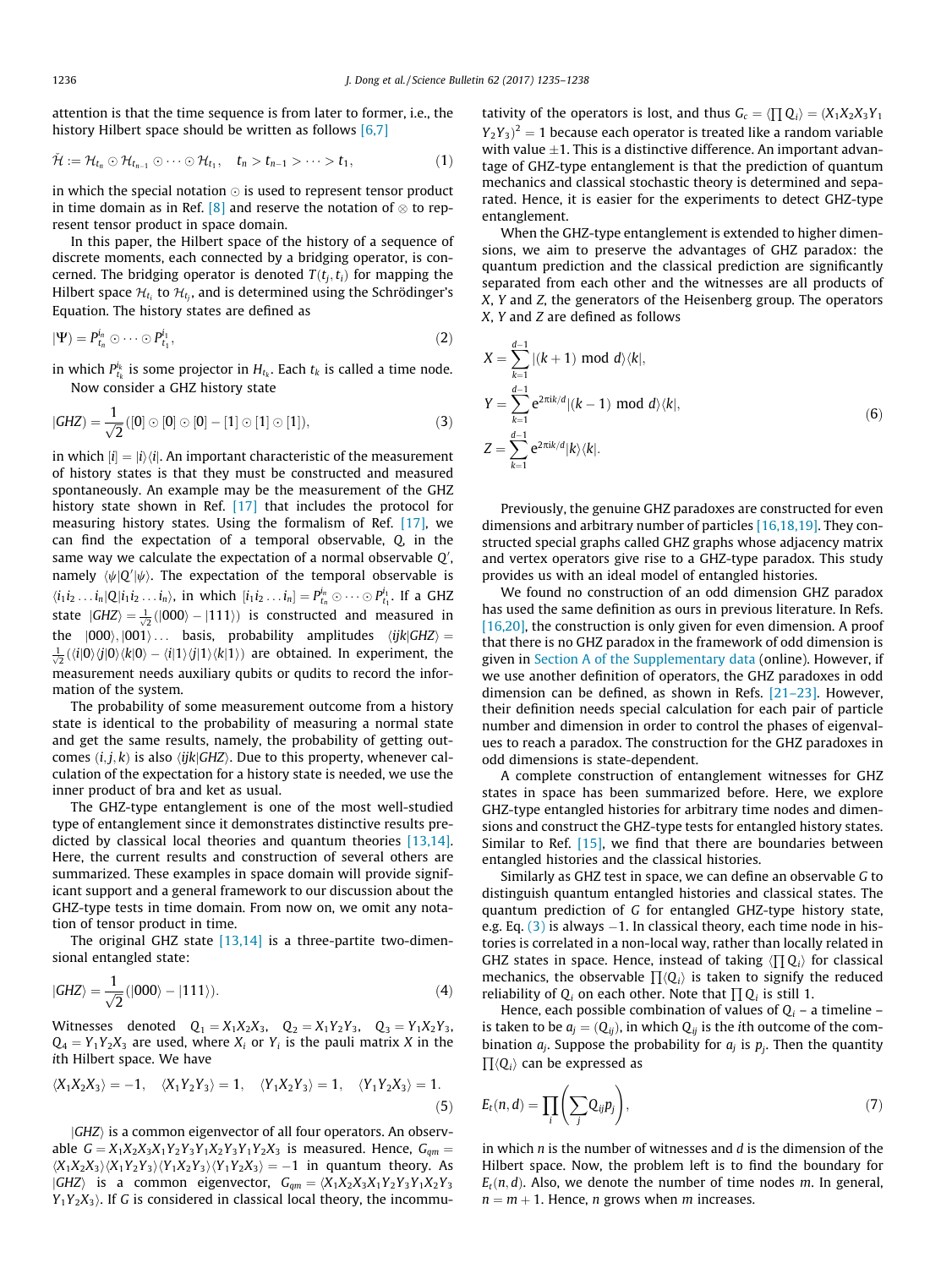In Ref. [\[15\]](#page-3-0), the minimum of  $E_t(4, 2)$  was calculated and proved. This corresponded to a qubit system with 3 time nodes. In the paper, they proved that  $E_t(4,2)$  has a minimum of  $-\frac{1}{16}$ . However, the method in Ref. [\[15\]](#page-3-0) cannot easily extend to arbitrary time nodes  $m \geqslant 3$ .

Here we consider an entangled GHZ-type history state with number of time nodes  $m \geqslant 3$ . It is easily found that here the number of witnesses  $n = m + 1$ . In this formalism, there would be  $2^n$ different history timelines with outcome 1 or  $-1$  for the *n* measurements, or witnesses. One very crucial issue is that if we multiply all the outcomes of a timeline, the result should be 1. In the mathematical form, it is

$$
\prod_i Q_{ij} = 1. \tag{8}
$$

Because changing the last outcome from 1 to  $-1$  or  $-1$  to 1 changes the sign of the product, it can be concluded that there are  $2^{n-1}$  possible outcomes.

Suppose outcome *j* has a probability  $p_i$  assigned to it. Then the classical expectation in time domain, can be expressed as

$$
E_t = \prod_{i=1}^n \left( \sum_{j=1}^{2^{n-1}} Q_{ij} p_j \right).
$$
 (9)

This is a polynomial for  $p_j$  with the constraint that  $\sum_j\!p_j=1.$ 

We have to find the minimum for  $E_t$  to confirm that it is indeed separated from quantum outcomes. In fact, the ultimate result is

$$
E_t(n,d) \in \left[ -\left(1-\frac{2}{n}\right)^n, 1 \right]. \tag{10}
$$

The detailed calculation can be found in [Section B of the Supple](#page-3-0)[mentary data](#page-3-0) (online).

The importance of the minimum lies in two aspects. First, surprisingly, the minimum is not reached in a maximally mixed timeline, in which each of the timeline has the same probability. Furthermore, the combination which generates the minimum is unsymmetrical. Second, as shown in Fig. 1, the lower bound is not -1 when  $n \to +\infty$ . In fact,  $\lim_{n \to +\infty} E_t(n, 2)_{\min} = -e^{-2}$ , which is larger than  $-1$ . Hence, a gap is observed between the quantum prediction and classical prediction. For  $n = 4$ ,  $d = 2$ , the GHZ-type test for entangled histories was performed with single photon experi-ment [\[15\].](#page-3-0) The quantum and classical predictions gap we proved



**Fig. 1.** (Color online) The boundaries  $E_t(n,2)$  ( $E_t(n,\infty)$ ) between GHZ-type entangled histories and classical histories for Hilbert space dimension 2  $(\infty)$  and witness number *n*.  $E_t(n, \infty)$  will approach  $-1$  when *n* approaches  $\infty$ .

here makes the GHZ-type entangled histories tests for arbitrary time nodes possible in experiment.

The GHZ-type test for entangled histories may also be extended to the system dimensions larger than 2. In higher dimensions, by the construction of witnesses,  $n = m + 1$ .  $Q_{ii}$  takes the positive powers of  $\varepsilon = \exp{(2\pi i/d)}$ . E<sub>t</sub> should be real while each sum in j may not be real. This generates a substantial problem for calculating  $E_t$  for  $d \leq 4$  since there is no clear and feasible way to calculate the argument of  $E_t$ . Furthermore, since  $\varepsilon^k$  is discrete on the unit circle, we cannot use analytic methods if  $d \neq \infty$ . These are the main difficulties in calculation.

However, the minimum of  $E_t(n,\infty)$  can be calculated. Since the phase could be set as continuous when  $n \to \infty$ , the optimization is possible. The main idea of calculation is to find the deviation of the phase between entries of the timelines and the ultimate expectations of the witnesses. The deviations conform to some restraints, and as shown in [Section C of the Supplementary data](#page-3-0) (online), we find out that under the restraint the minimum is  $-(\cos \pi/n)^n$ . Also, the construction of the situation which generates the minimum requires that *n* can divide *d*. Hence the minimum is reached for infinite times for fixed  $n$  when we increase  $d$ . There will be a fluctuating pattern, while the deviation gradually decreases when d is increased. Fig. 1 shows the minimum of  $E_t(n,\infty)$  with respect to the number of witnesses  $n$ . It is found that, the boundaries for  $d$ approaching to  $\infty$  is much lower than the boundaries of  $d = 2$  for every *n*. Besides, we can see that when  $n \to \infty$ , the minimum of  $E_t(n,\infty)$  becomes -1. In other words, the quantum and classical predictions are mixed under this condition.

Finally, we give a brief summary and prospect. We analyzed the GHZ-type entangled histories for arbitrary time nodes and dimensions. In particular, the case of  $d = 2$  and  $d = \infty$ , are explored. We introduced classical correlations in time which give rise to an observable called  $E_t(n, d)$ . We prove respectively that the minimum of  $E_t$  for  $d = 2$  and  $d = \infty$  are  $-\left(1 - \frac{2}{n}\right)^n$  and  $-\left(\cos \frac{\pi}{n}\right)^n$ . They are both larger than the quantum prediction  $-1$  for finite number of time nodes  $m = n - 1$ .

Moreover, there is an interesting phenomenon. Usually if we increase the dimension of Hilbert space d to infinity, the quantum system would tend to behave in a classical way. However, in GHZtype tests for entangled histories, even if  $d = \infty$ , there is still a huge gap between classical and quantum predictions for finite m. Only if we increase both  $d$  and  $m$  (with  $n$ ) to infinity, which means both system dimensions and time are continuous, the predictions of both quantum and classical theories are indistinguishable. Though there is no dissipating channel being introduced, the mixture of quantum and classical predictions is simultaneous.

This phenomenon means that when  $d$  is infinite, though the quantum system is similar to a complex classical system, there are still fundamental differences between quantum and classical correlation. For small n, if we observed a measurement outcome lower than the bound given, we can conclude device-independently that there is indeed quantum entanglement, even in time. We have not proved the minimum of  $E_t(n,d)$  for all combinations of n and d. Further calculation will help us understand how the dimension of the system and the number of time nodes change the boundaries between quantum entangled and classical histories. Besides, it may reveal the deep quantum correlation patterns between space and time.

In order to experimentally test the theory of the present work, beside the single photon experiments  $[13]$ , we may use the trapped ions [\[24\],](#page-3-0) or the optically trapped nano-particles [\[25\]](#page-3-0). This work may stimulate further studies. For example, in future we may investigate the entangled histories for living object [\[26\]](#page-3-0), experimentally testing the genuine entangled histories without sharing references [\[27\],](#page-3-0) etc.